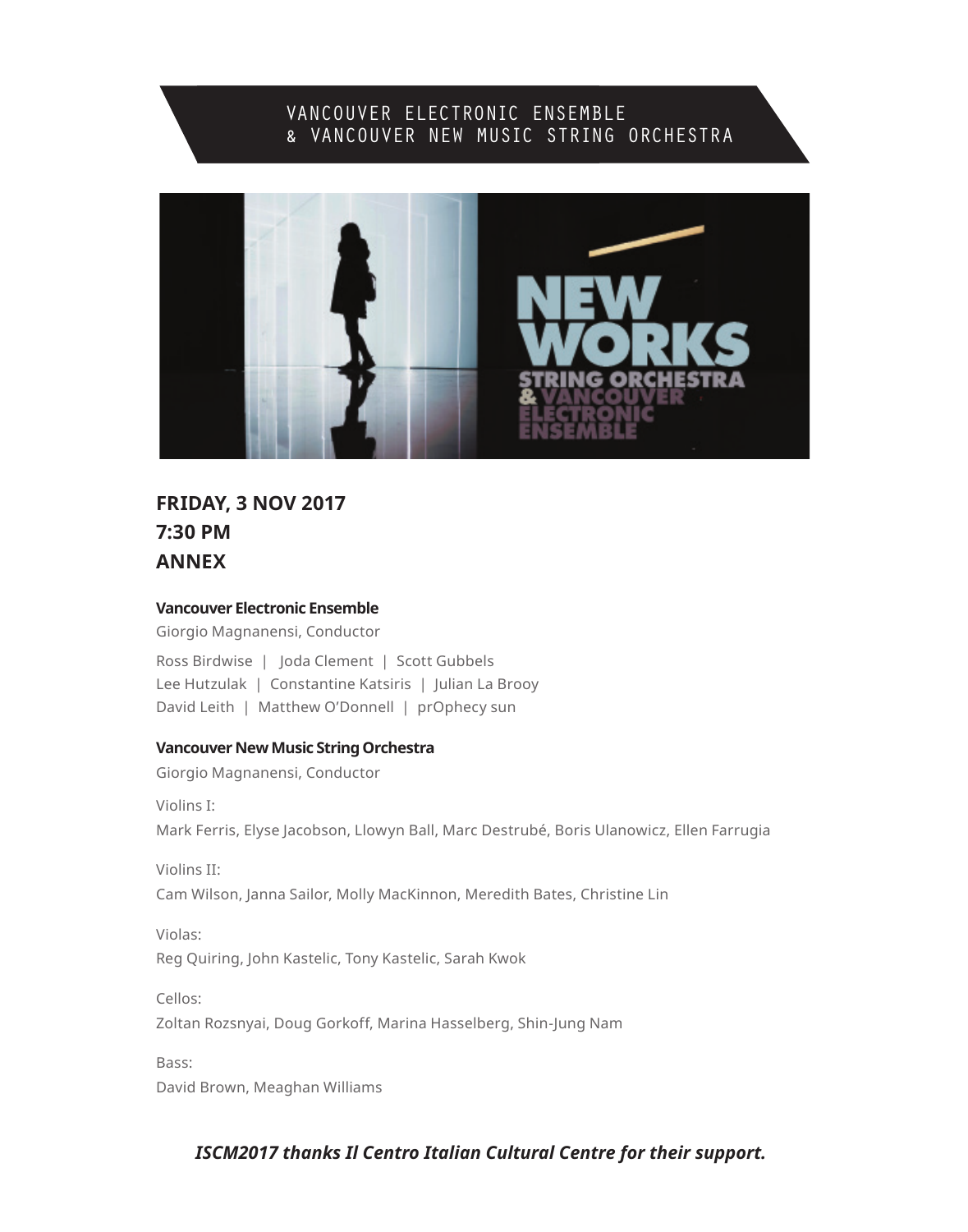## **VANCOUVER ELECTRONIC ENSEMBLE**

**Kotoka Suzuki (鈴木琴香)**(1971) ISCM Canada **In Praise of Shadows (2015)** Canadian Premiere, 9' three paper players & electronics Performed by Justin Devries, David Leith, Matthew O'Donnell

#### **Vancouver Electronic Ensemble (VEE)**

**ISCM Remix (2017)** (World Premiere), 15' electronics Performed by Vancouver Electronic Ensemble (VEE)

#### **Intermission**

## **VANCOUVER NEW MUSIC STRING ORCHESTRA**

**Linda Catlin Smith**(1957) ISCM Canada

**Orient Point (2016)** Canadian Premiere, 10' string orchestra

**Michiko Fukazawa (深澤倫子)**(1969) ISCM Japan **Lemminkainen's Mother (2012)** Canadian Premiere, 7' string orchestra

**Serena Teatini** (1958) Individual Submission **Mi Fa (2014)** Canadian Premiere, 13' string orchestra

#### **Jay Schwartz** (1965)

**Music for Orchestra III (2010)** 24' string orchestra

## **COMPOSERS**



## **KOTOKA SUZUKI (鈴木琴香)**

(Canada, born 1971)

Kotoka Suzuki's work engages deeply in the visual, conceiving of sound as a physical form to be manipulated through the sculptural practice of composition. Her recognitions include DAAD Artist-in-Berlin, and First Prize in Bourges and Musica Nova. Her work has been featured internationally by performers such as Arditti Quartet, eighth blackbird, Pacifica Quartet, Earplay, UMS'n JIP, Nouvel Ensemble Moderne, and Mendelssohn Chamber Orchestra Leipzig. Her work has also been featured in numerous venues and broadcasts such as BBC Radio, Schweizer Radio, Deutschlandradio, Ultraschall, Inventionen, The Stone, ZKM Media Museum, Stanford Live, and MATA. Suzuki is currently an Assistant Professor of Music at Arizona State University.

#### *IN PRAISE OF SHADOWS* **(2015) (CANADIAN PREMIERE)**

This work is inspired by Junichiro Tanizaki's essay, *In Praise of Shadows* (1933), at the birth of the modern technological era in imperial Japan. The essay describes the ways in which shadows and emptiness are integral to traditional Japanese aesthetics in music, architecture, and food, right down to the design of everyday objects. The essay is concerned with how modern sensibility and excessive illumination of Edison's modern light affect Japanese aesthetics and culture. In Praise of Shadows is a eulogy for our collective loss of the tangible as our modern life has become increasingly alienated from materiality, pushing into virtual and digital domain.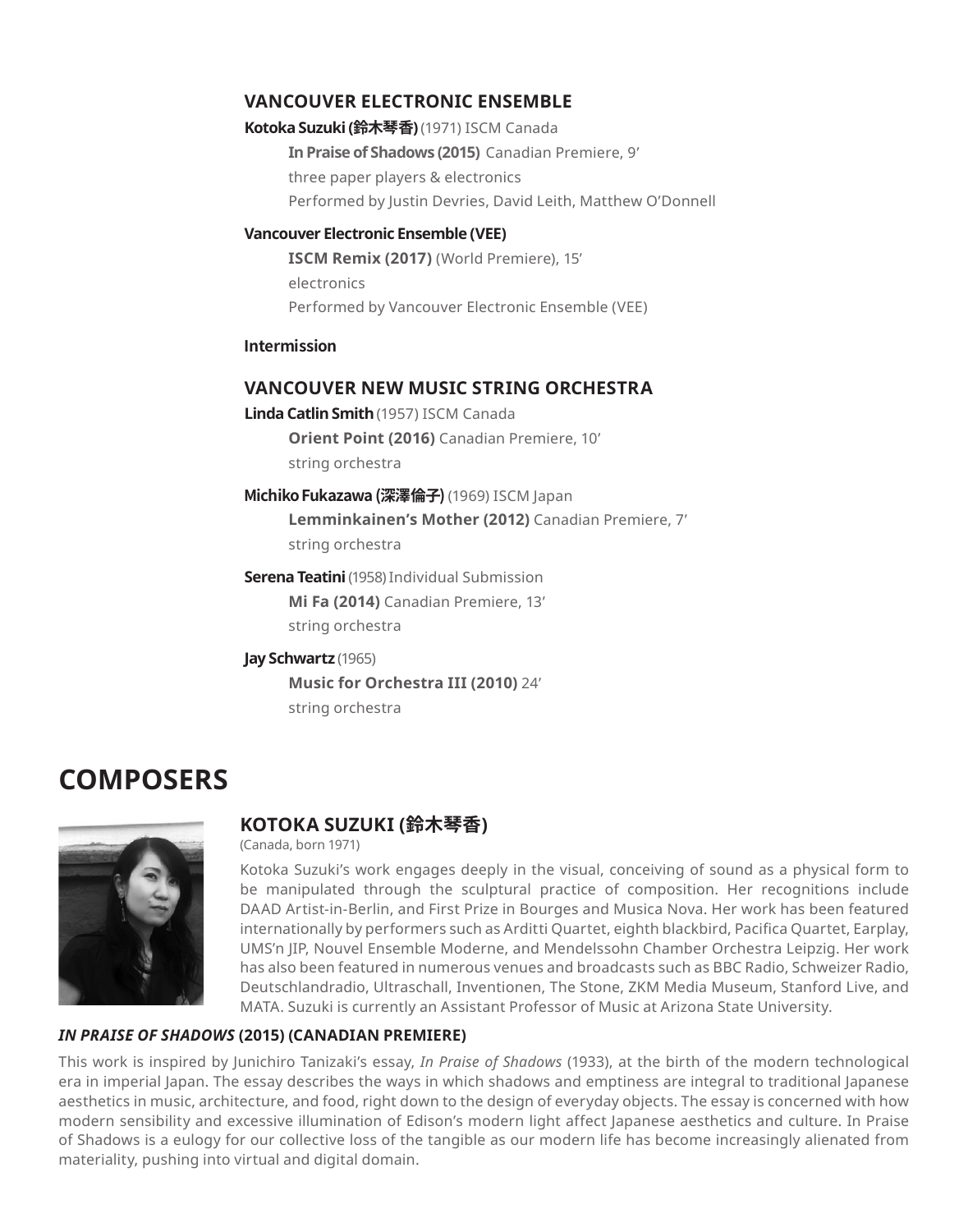## **VANCOUVER ELECTRONIC ENSEMBLE**

VEE (Vancouver Electronic Ensemble) provides an outlet for the development of creative music with an ensemble of experimental musicians active in our city. The main objectives of VEE include the performance of and research on experimental electronic music (both historical and original works composed by the ensemble), which engage performers and audiences in aesthetic criticism through a wide range of activities. We wish to fully embrace experimentation as a primary activity in order to establish creative practices that will construct models of new, possible musics.

#### *ISCM REMIX* **(2017) (WORLD PREMIERE)**

The piece will be a live spatialized remix of samples and sounds taken from a selection of Honorary Members of the ISCM and used as raw material for an improvised electronic set performed by members the Vancouver Electronic Ensemble.



## **LINDA CATLIN SMITH**

(Canada/USA, born 1957)

Linda Catlin Smith grew up in New York and lives in Toronto. She studied music in New York and at the University of Victoria. Her music has been performed and/or recorded by: Tafelmusik, Other Minds Festival, Trio Arbos (Madrid), Victoria, Kitchener-Waterloo, and Vancouver Symphony Orchestras, Arraymusic, Tapestry New Opera, Via Salzburg, Evergreen Club Gamelan, and the Del Sol, Penderecki, and Bozzini string quartets, among many others. In 2005, Garland (for Tafelmusik) was awarded Canada's prestigious Jules Léger Prize. Recently, two solo discs of her music have been released: Thought and Desire, with Eve Egoyan, and Dirt Road on the Another Timbre label.

#### *ORIENT POINT* **(2016) (CANADIAN PREMIERE)**

*Orient Point* is at the easternmost tip of Long Island in New York. It is a small village of farmland and protected marshes that ends at the sea, with a lot of small bays, inlets, and coves. There are beaches on several sides of the point: one looks across the Long Island Sound to Connecticut, while on the other side, there is just horizon with the faintest strip of land beyond which is the Atlantic. The view is mostly sea and sky, and these, along with the light, are constantly changing.



## **MICHIKO FUKAZAWA (深澤倫子)**

(Japan, born 1969)

Michiko Fukazawa was born in Japan. She received a Diploma from l'Ecole Normale de Musique de Paris as well as a Certificate from Conservatoire d'Annecy. Her piece Lemminkainen's Mother for string orchestra was performed at Summer Course of Avanti! Summer Sounds 2012 in Porvoo, Finland. She participated in Druskomanija Festival 2012 in Lithuania where her piece Berceuse for piano and electronics was performed. She is also invited as the resident composer at Visby International Centre for Composers in Gotland, Sweden. Other notable compositions include Prisme (2006), Amber (2012), and Clair de lune (2014).

## *LEMMINKAINEN'S MOTHER* **(2012) (CANADIAN PREMIERE)**

This piece was premiered in Finland on 2012. The theme is Kalevala, which is the national saga of Finland. It was inspired by the painting by Akseli Gallen-Kallela which illustrates the scene where Lemminkainen's mother reassembles the broken body of her son. (Michiko Fukazawa)